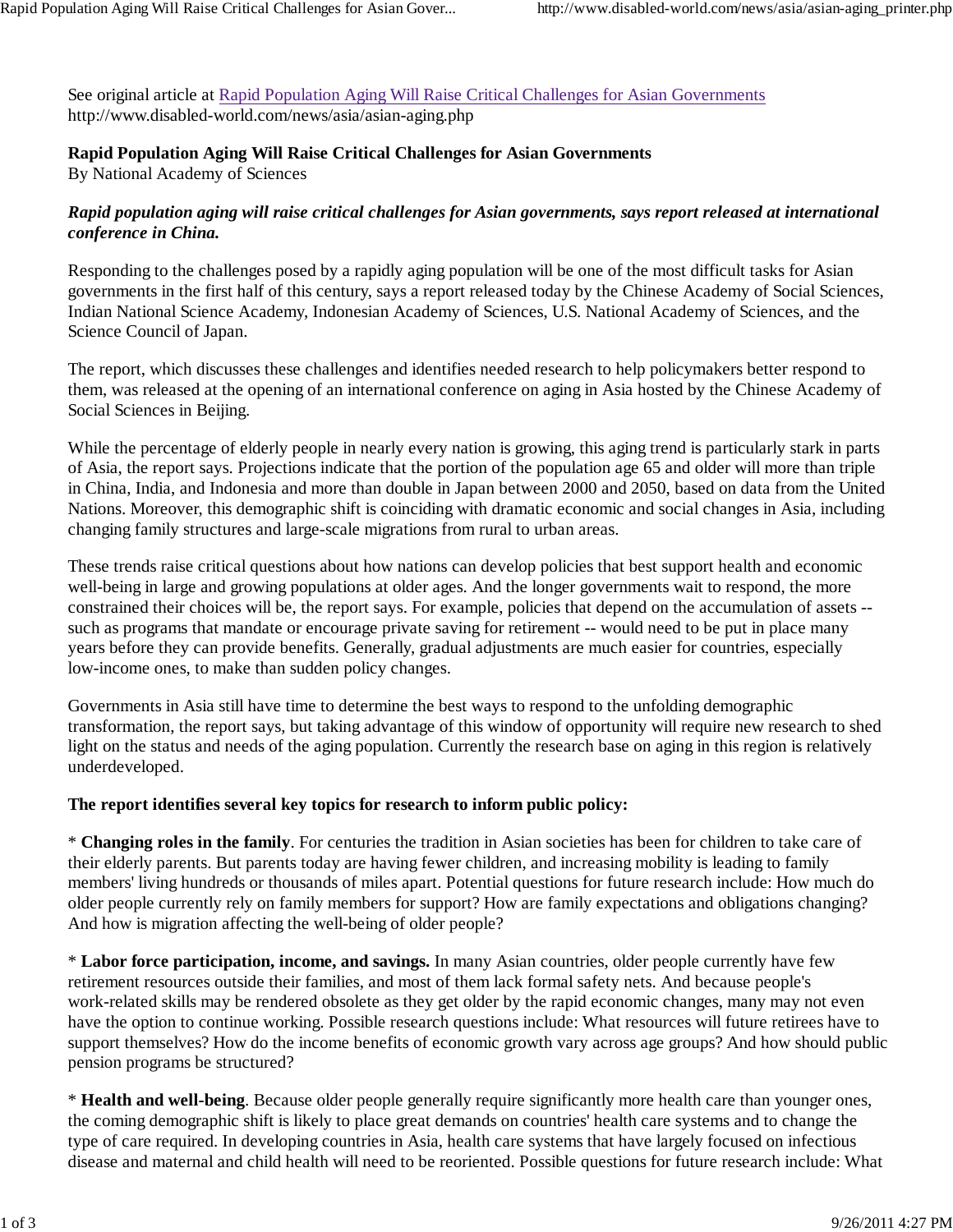are the prevalence rates of various diseases and chronic conditions among the elderly? And how does a person's socio-economic status affect his or her health, and vice versa?

Longitudinal studies, which gather data from the same group of respondents over time, can be especially effective in untangling causal relationships related to aging and can provide important information to policymakers, the report says.

Surveys will be most useful if they provide policy-related information on a variety of topics -- such as basic demographic information, family relationships, employment and income, pensions, health status, and use of health care -- and if they are designed to allow comparisons across countries. The report also recommends that research data be made public in a timely fashion, so that new studies can replicate and build on previous research, maximizing the power of the scientific method.

Although each country's approach to social policy is unique and influenced by different historical and cultural factors, nations can learn much from one another, the report adds. In particular, countries in the early stages of population aging may especially benefit from the experience of those in later stages. Coordinating research activity can compound the returns from investments made by individual nations.

The Beijing conference at which the report was released is intended to help researchers from many nations and disciplines share research results and explore possibilities for greater international scientific collaboration. More information about the conference and report can be found at http://national-academies.org/AgingInAsia.html. A second conference on the topic is planned for March 2011, to be held in New Delhi in collaboration with the Indian National Science Academy. The report was sponsored by the U.S. National Institute on Aging.

Preparing for the Challenges of Population Aging in Asia: Strengthening the Scientific Basis of Policy Development

#### **Authoring Committees**

### **CHINESE ACADEMY OF SOCIAL SCIENCES**

Zhenzhen Zheng (chair), Institute of Population and Labor Economics, Beijing Fang Cai, Institute of Population and Labor Economics, Beijing Yang Du, Institute of Population and Labor Economics, Beijing Guangzhou Wang, Institute of Population and Labor Economics, Beijing

### **INDIAN NATIONAL SCIENCE ACADEMY**

P.N. Tandon (chair), National Brain Research Centre, Haryana Moneer Alam, Population Research Centre, Institute of Economic Growth, New Delhi P. Arokiasamy, Department of Development Studies, International Institute for Population Sciences, Mumbai A.B. Dey, All India Institute of Medical Sciences, New Delhi

### **INDONESIAN ACADEMY OF SCIENCES**

Mayling Oey-Gardiner (chair), Faculty of Economics, University of Indonesia, Jakarta R. Sjamsuhidajat, School of Medicine, University of Indonesia, Jakarta

### **NATIONAL RESEARCH COUNCIL OF THE U.S. NATIONAL ACADEMIES**

James P. Smith (chair), Labor and Population Division, RAND Corporation, Santa Monica, California P. Arokiasamy, International Institute for Population Sciences, Mumbai, India David Bloom, School of Public Health, Harvard University, Cambridge, Massachusetts Daniel Cotlear, Human Development Network, World Bank, Washington, DC Hidehiko Ichimura, Faculty of Economics, University of Tokyo, Japan Daniel McFadden, Department of Economics, University of California, Berkeley K. Srinath Reddy, Public Health Foundation of India, New Delhi, India